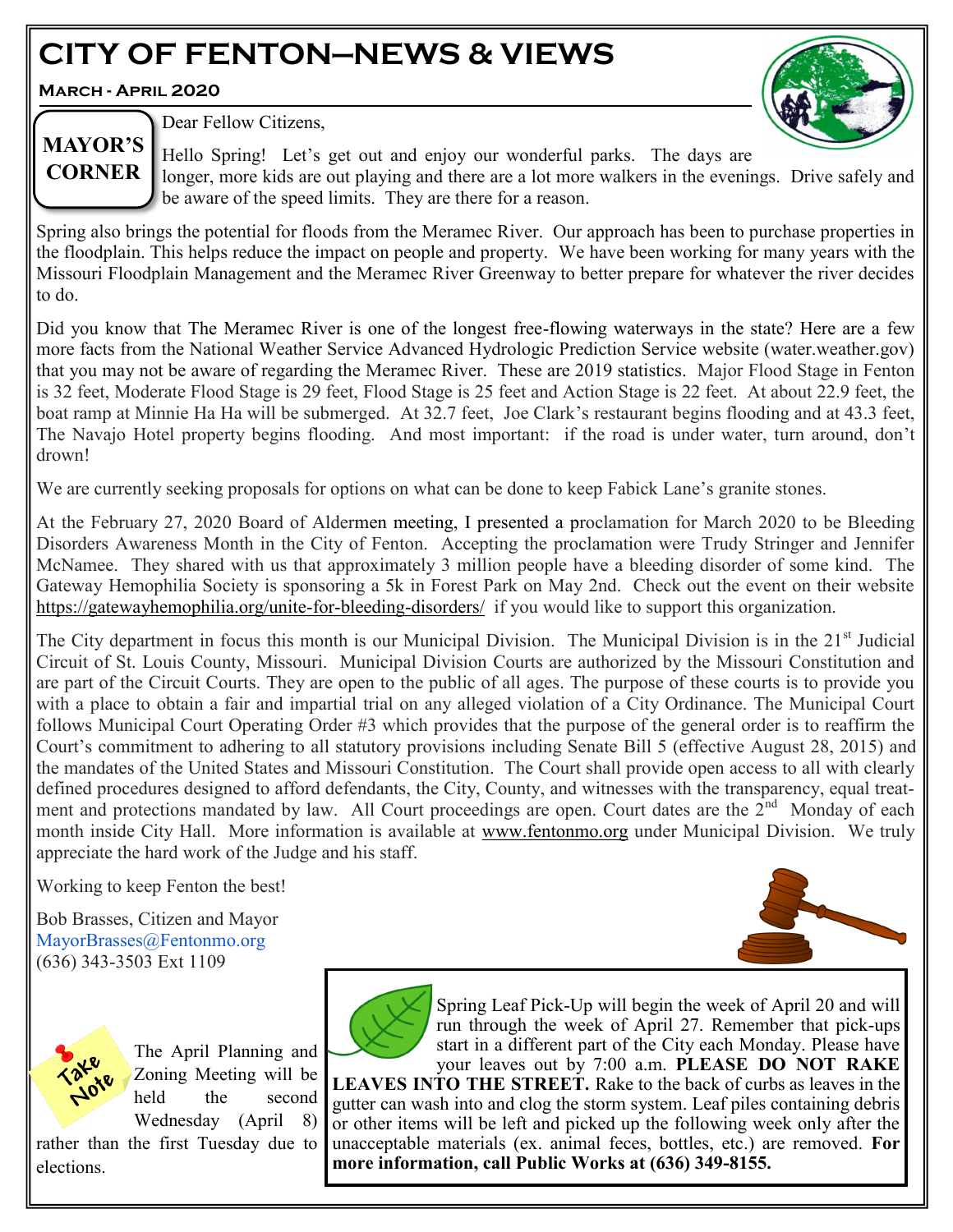#### **PLANNING & ZONING COMMISSION PUBLIC HEARING NOTICE**

On **Wednesday, April 8, 2020,** the Planning & Zoning Commission will hold a Public Hearing at 7:00 p.m. during their regularly scheduled meeting at City Hall to consider the following:

### **OLD BUSINESS:**

- ✓ **CASE 2019-TXT-01:** Consideration of amendments to Chapter 470 – Additional Non-Residential District Regulations of the Zoning Code.
- ✓ **CASE 2019-TXT-04:** Consideration of amendments to Chapters 450 and 496 of the Zoning Code pertaining to drive-through services and off-street parking and loading requirements.
- ✓ **CASE 2019-TXT-09:** Consideration of amendments to Chapter 480 – Subdivision Regulations of the Zoning Code.
- ✓ **CASE 2020-SPR-02:** A Petition by Fenton Fire Protection District for Site Plan Review of a proposed Emergency Service Facility (fire house) at 1001 Assembly Parkway. The parcel is addressed as 2055 Fenton Logistics Park and is zoned "PID" Planned Industrial Development.

#### **NEW BUSINESS:**

- ✓ **CASE 2020-SPR-03:** A Petition by Steve Luby for Site Plan Review of a building addition at 2300 Cassens Drive. The parcel is zoned "IP-1" Industrial Park District.
- ✓ **CASE 2020-SUP-03:** A Petition by Fenton Fire Protection District for a Special Use Permit for an Emergency Service Facility (fire house) at 1001 Assembly Parkway. The parcel is addressed as 2055 Fenton Logistics Park and is zoned "PID" Planned Industrial Development.
- ✓ **CASE 2020-TXT-02:** A Petition by BMO-I Intertech, LLC to amend Section 476.010 Land Use Matrix of the Zoning Code to allow Medical Office as a use allowed under Special Use Permit in the "BP-1" Business Park District.
- ✓ **CASE 2020-SUP-04:** A Petition by BMO-I Intertech, LLC of behalf of Dr. Michael Hesseler for a Special Use Permit to operate a Medical Office (dermatologist) at 1855 Bowles Avenue, Suite 101. The parcel is zoned "BP -1" Business Park District.
- ✓ **CASE 2020-SUP-05:** A Petition by Gary Frossard for a Special Use Permit to reduce landscape buffers in order to expand a parking lot at 1558 Fenpark Drive. The parcel is addressed as 1554 Fenpark Drive and is zoned "BP -3" Business Park District.

## **NEW FORMS NOW AVAILABLE ONLINE**

### **The City's website has been updated to include the following forms that can be filled out online by residents/business:**

- Board Interest Form
- Request for Public Records
- Code Violation/Complaint Form
- Citizen's Police Enforcement Request
- Vacation Inspection Request (Police)
- Trash/Recycle Cart Replacement
- Trash Service Complaint
- Public Works "Fix It" Request

The forms are located on the respective Department pages and emailed directly to the Department.

## **E-CYCLE AND BULK PICK UP EVENTS**

**Thursday, May 14** there is an **Electronic Recycling Event** being held by Maritz in partnership with MRC.

#### **Saturday, May 16 is the City of Fenton Bulk Pickup.**

Look for the insert in next month's newsletter for information on both events.If you would like more information now, go to our website at fentonmo.org.

Here is an opportunity to get started on your spring cleaning!

## **NEW BUSINESS CORNER**

The following businesses have received an Occupancy Permit and are calling Fenton "home."

American Shaman of Fenton 468 Old Smizer Mill Road *Retail- Wellness Products*

Air-Tec Systems, LLC 1681 Larkin Williams Road *HVAC Services*

Next Step Contracting, LLC 555 Wolfner Drive *General Contractor*

CPR Cell Phone Repair 794 Gravois Bluffs Blvd. *Cell Phone Repair*

American Freight Outlet Stores, LLC 639 Gravois Bluffs Blvd, Suite A *Name Change to Current Business (Formerly Sears)*

Super 8 - Janani Management, LLC 650 S. Highway Drive Jiten & Vaishali Patel (Ownership entity change)

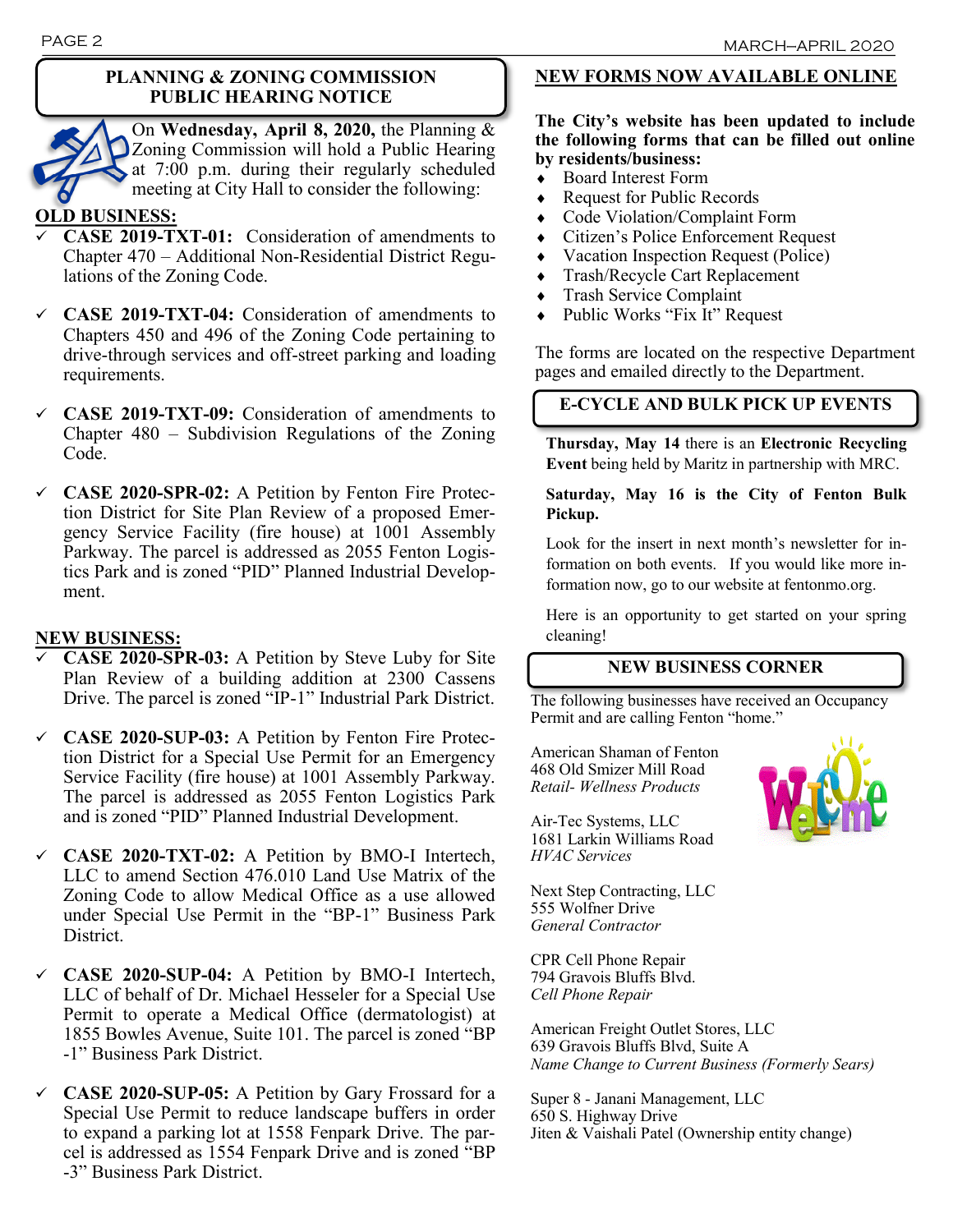PAGE 3 MARCH—APRIL 2020

## ELECTION NOTICE



The City of Fenton will hold its annual General Election on **Tuesday, April 7, 2020.**  Voters will elect four Aldermen, one each from the City's four wards, for two-year terms. The polling places will open at 6:00

a.m. and close at 7:00 p.m. The St. Louis County Board of Election Commissioners will notify all registered voters by mail of their respective polling place.

**VOTE** 

The following is a list of candidates, that will appear on the ballot in the order they were filed:

### **ALDERMAN—WARD 1 ALDERMAN—WARD 2**

Joe Maurath 1350 Larkin Williams Road

Kevin Yarbrough 60 Winter View Circle

Warren Wisbrock 59 Sennawood Drive

#### **ALDERMAN—WARD 3 ALDERMAN—WARD 4**

Robin Huels 813 Villa Gran Way

Tom Heard 1489 Bent Oak Ridge Court

**For more information, please contact City Clerk Jane Hungler at (636) 343-2080.**

#### **2020 CENSUS**

In mid-March, 2020 Census invitations will begin arriving to your home. You can respond online, by phone or by mail.

The census provides critical data that lawmakers, business owners, teachers, and many others use to provide daily services, products, and support for you and your community. Every year, billions of dollars in federal funding go to hospitals, fire departments, schools, roads, and other resources based on census data.

Be sure your household is counted so our area can receive everything we are eligible for.



#### **ST. LOUIS COUNTY POLICE FENTON PRECINCT**

#### **Helping the Fenton's Silver Sneakers Group Defend Themselves**



Captain Mann spoke to the group providing them with ways to defend themselves from being victims of Preventable Crimes and Scams. He reminded all to use the 9 pm routine; close their garage door, and lock their house and car at 9 pm. There was a great discussion on Scams; the bottom line was to never give out personal information or funds to anyone you are not familiar with.

A big thanks to Steve Sulze with "Xtreme Krav Maga" for speaking to the group about ways to defend themselves in many types of situations. Several were interested in attending the "Self Defense for Senior Citizens" class offered by Xtreme Krav Maga.



**Neighborhood Policing Officer Aaron Dilks Precinct Phone (636) 349-8120**

## **APRIL IS SAFE DIGGING MONTH**

April is Safe Digging Month nationwide. Missouri law requires that any person making or beginning any excavation notify Missouri One Call System at least three but not more than ten working days in advance except in case of emergency to have your facilities marked. It's easy! Call or complete an online request prior to any digging or

excavating—this includes gardening!

**1-800-DIG-RITE or 811 or www.mo1call.com**

#### **SALES TAX REDISTRIBUTIONS TO ST. LOUIS COUNTY FOR JANUARY 2020**

| "A" Sales Tax Summary                                                  |                      | "B" (Pool) Sales Tax Summary |                      | <b>Combined Sales Tax Summary</b> |                      |  |  |
|------------------------------------------------------------------------|----------------------|------------------------------|----------------------|-----------------------------------|----------------------|--|--|
| <b>Generated</b>                                                       | <b>Redistributed</b> | <b>Generated</b>             | <b>Redistributed</b> | <b>Generated</b>                  | <b>Redistributed</b> |  |  |
| \$472,739                                                              | $$8,624(1.8\%)$      | \$273,762                    | \$269,490 (98.4%)    | \$746,502                         | $$278,113(37.3\%)$   |  |  |
| <b>SALES TAX REDISTRIBUTIONS TO ST. LOUIS COUNTY FOR FEBRUARY 2020</b> |                      |                              |                      |                                   |                      |  |  |
| "A" Sales Tax Summary                                                  |                      | "B" (Pool) Sales Tax Summary |                      | <b>Combined Sales Tax Summary</b> |                      |  |  |
| <b>Generated</b>                                                       | Redistributed        | <b>Generated</b>             | Redistributed        | <b>Generated</b>                  | <b>Redistributed</b> |  |  |

 $\frac{$443,076}{9543000}$  \$122,560 (27.7%) \$216,125 \$206,915 (95.7%) \$659,200 \$329,475 (50.0%)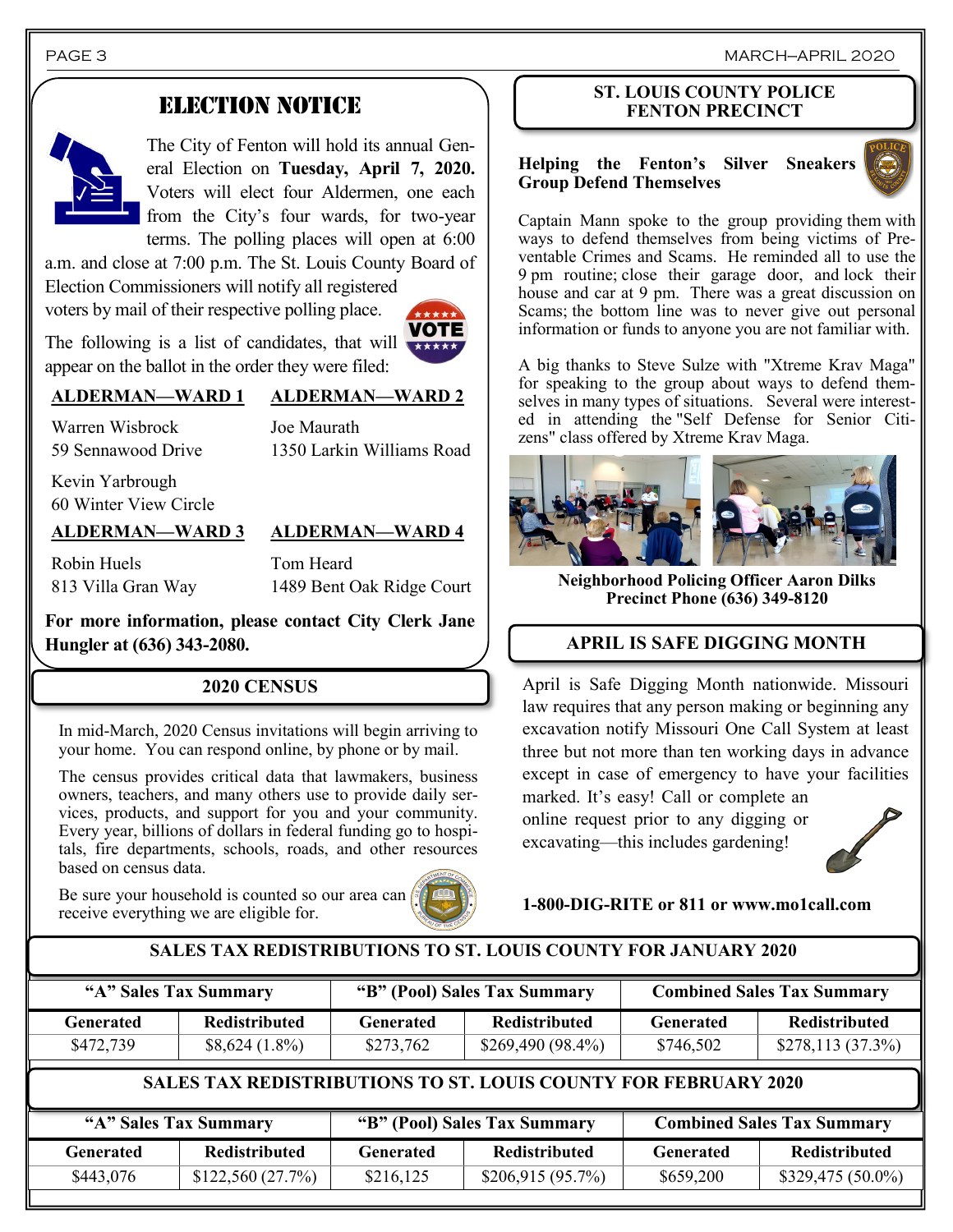PAGE 4 MARCH-APRIL 2020

#### **DECISIONS FROM THE FEBRUARY 27, 2020 BOARD OF ALDERMEN MEETING**

## *DECISIONS*

- $\checkmark$  Approved seeking proposals for cost of rehabilitating options for reconstructing Huck Road.
- Approved, with conditions, a petition for Site Plan Review of a proposed building addition at 1800 Bowles Avenue.
- ✓ Approved Long-Term Capital Improvement Plan.
- $\checkmark$  Approved bid from Patio Furniture Repair to restrap 100 pool chairs for \$10,800.
- $\checkmark$  Approved bid from Capri Pools & Aquatics for \$10,500 for the replacement of the expired VGBA main drain covers for the outdoor pool.
- $\checkmark$  Approved attendance at the Aquatic Facility Operators certification training course.
- ✓ Approved Director of Parks and Recreation taking Certified Parks and Recreation Professional exam.
- $\checkmark$  Approved attendance for two employees for Certified Playground Safety Inspector certification program.
- $\checkmark$  Approved utilizing Heroes Memorial bricks in lieu of plaques to show appreciation of service to City volunteers.
- Approved purchasing card for City Clerk.
- $\checkmark$  Approved purchasing card for Parks and Recreation Director.
- ✓ Approved purchasing card for Court Clerk/Administrator.
- ✓ Approved creating a tax-exempt Amazon Business account.
- $\checkmark$  Approved attendance at 2020 MoCCFOA Spring Institute.
- ✓ Approved attendance at Missouri State Floodplain Conference.
- $\checkmark$  Approved request from the Fenton Fire Protection District to use the City Hall parking lot for a Car Seat Check Event.

## *ORDINANCES*

- ✓ **#4009** Ord. authorizing the Mayor to execute a second amendment to the performance agreement for comfort from Trane U.S. Inc. relating to the scope of services.
- ✓ **#4010** Ord. amending Table 1 Land Use Matrix under Section 476.010 of the Municipal Code of the City of Fenton, Missouri to authorize additional Permitted Uses and Uses allowed by Special Use Permit in the "C-1" and "OT-3" Districts.
- ✓ **#4011** Ord. approving a Special Use Permit for Gravois Bluffs East 8-A1, L.L.C. to operate an automotive collision shop at 645 Gravois Bluffs Blvd.
- ✓ **#4013** Ord. authorizing the Mayor to execute a Partial Easement Vacation Plat for Lot 1 of Fleetwood Meadows Boundary Adjustment and Subdivision Plat vacating the City's interest in half of the fifteen-foot utility easement.
- ✓ **#4014** Ord. approving a contract between the City of Fenton, Missouri and Bartlett & West, Inc. for engineering design services for the Rudder Road Improvement Project.
- ✓ **#4015** Ord. authorizing the Mayor to execute a Surface Transportation Program (STP) — Urban Program Agreement between the City of Fenton, Missouri and the Missouri Highways and Transportation Commission for the Larkin Williams Road Project #STP-4989 (615).
- ✓ **#4016** Ord. establishing the year 2020 Municipal Tax Rate for general revenue purposes in the City of Fenton, Missouri at no cents for each one hundred dollars of valuation for all real and personal property.

#### **REMINDER FROM COMMUNITY DE-VELOPMENT**

A reminder that no flag or sign is allowed in the public right-of-way or on any other City property. Please see Chapter 485: Sign Regulations of the City of Fenton Municipal Code by visiting our website at www.fentonmo.org.

Call the Community Development Department at 636-349-8110 with any questions.

## **CORONAVIRUS QUESTIONS OR CONCERNS**

An important number is for the St. Louis County Department of Public Health Hotline  $-314-615-2660$ . This number is for health related questions or concerns, NOT for general information or updates. General information and updates are available online at stlcorona.com. There is also information from the County Executive at fentonmo.org.

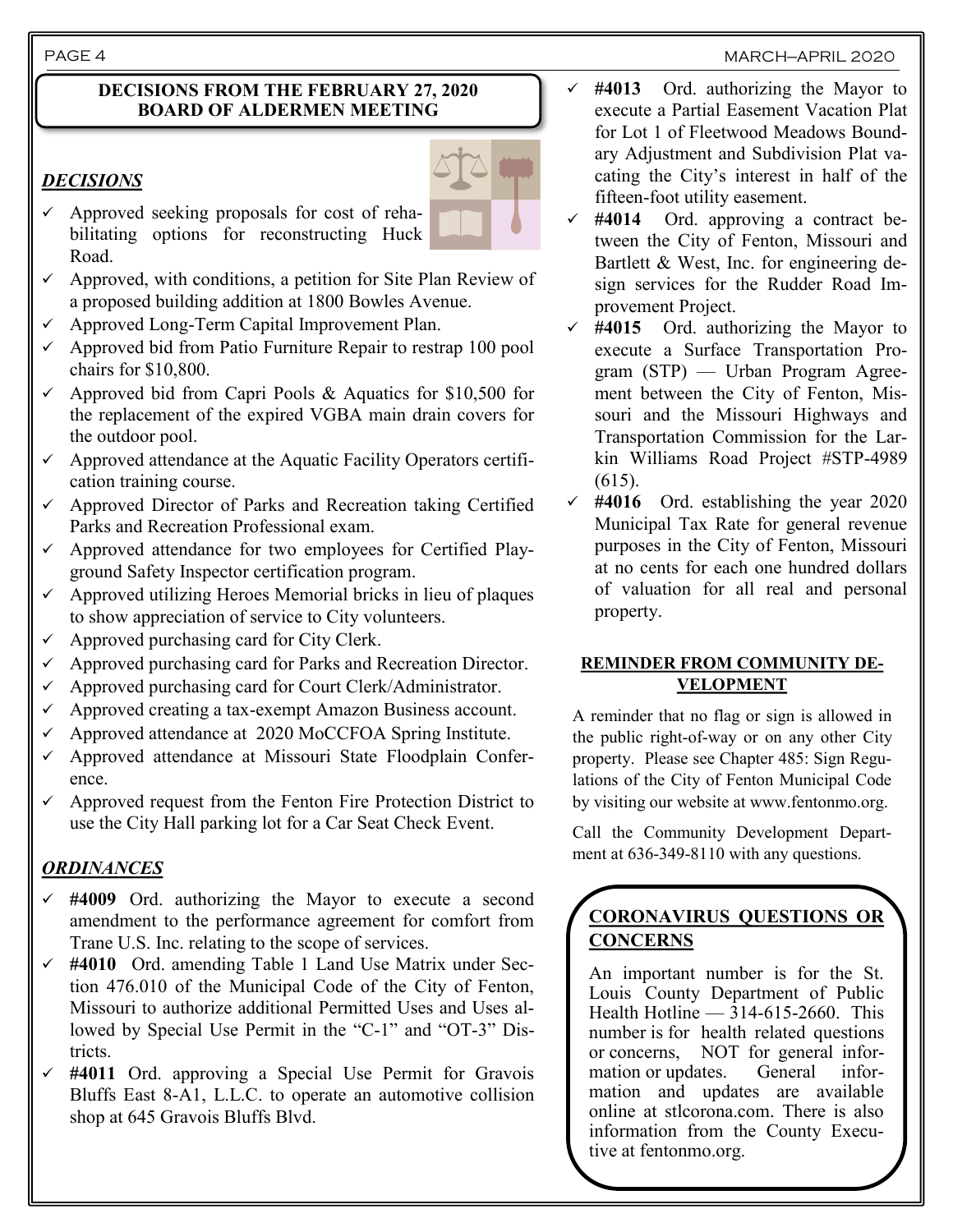## **PARKS & RECREATION**

### **UPCOMING PROGRAM OFFERINGS**

For detailed information, including program fees and registration requirements, please call RiverChase of Fenton at **(636) 343-0067**  or visit our website at **www.fentonmo.org.**



### **SENIOR (55+) LUNCH AND BINGO**

**Wednesday, April 8** Bingo will be played from 10:30 to 11:25 a.m. with lunch served immediately after. We will have Sloppy Joe's for lunch. Must be registered by April 5th. **Cost: \$7.00/person.**

## **GROUP FITNESS PUNCH CARDS**

This 20 punch card allows you to take any of the fitness classes offered at RiverChase. Classes include Yoga, Zumba, Lunchtime Express, PiiT28 and more. Cost for punch card: \$100 — Residents and Members; \$120 — Non-Members

## **SHELTER RESERVATIONS**

We are now accepting reservations online at [www.fentonmo.org](http://www.fentonmo.org) for pavilion rentals.

## **FENTON SHARKS SWIM TEAM**



Registration for The Fenton Sharks Swim Team will be April  $20^{th}$  from 6-8pm and May  $2^{nd}$  from 9-

11am at RiverChase. This is a recreational league and competes for fun against other municipalities. Any questions please call 636 -343-0067 or email parksandrec $@$ fentonmo.org

## **MEET A MERMAID**

Preschoolers, join us for a splashing good time as we play games and swim around in the kiddie pool with a mermaid friend! For more information, please call 636-343-0067 or email [parksandrec@fentonmo.org](mailto:parksandrec@fentonmo.org)

## **SENIOR SPRING SOCIAL**

Enjoy a special night of music, dancing and dinner. Grab your friends or a special loved one for a special night! The STL band Trilogy will be coming to RiverChase for the 1st time and we are excited! Triology is a six piece band and will be performing your favorites and a wide variety of songs/genres! The best part is you don't have to travel far to have a great evening of entertainment.

Friday, May 1st- 6:00-8:00 p.m. Fee: \$20 per person (includes dinner) Menu: beef stroganoff, salad, garlic bread, cherry cobbler, punch, tea and coffee.



**FENTON HISTORICAL SOCIETY**

Ages 1 and under are free, but still

House Rabbit Society.

Fee: \$12 per person (adults & children)

require registration.

**BREAKFAST WITH THE BUNNY** April 11th at 9:00 a.m. RiverChase

Spring is here! Hop on over to Riverchase with the family for an egg hunt followed by a hot Breakfast from Chris Cakes. Don't forget to bring your camera! Each child will have the op portunity to visit with the Bunny. Space is lim ited and pre-registration is required for all adults and children planning to attend the breakfast & egg hunt. Other activities include crafts, balloons, face painting and live rabbits from the Missouri

**Fenton Historical Society Spring Luncheon Saturday, April 25, 2020** Andre's West Banquet Facilities

211 S. Old Hwy 141, Olde Towne Fenton Doors open at 11:00 a.m.

> Lunch served at 12:00 p.m. Tickets are \$20 per person Antique Appraisals, Silent Auction,





Quilt Raffle and more! Call Patty Hunt for more information at 314-496- 7213 or the museum at (636) 326-0808 or by email at fentonhistory@hotmail.com

The monthly meeting of the Fenton Historical Society will be held on **Thursday, April 2 at 7:00 p.m.** The Fenton Historical Society is located at #1 Church Street in Olde Towne Fenton.For more information, call (636) 326-0808 or visit our website: **www.fentonhistory.com.**

#### **FENTON COMMUNITY AND FARMERS' MARKET**

Help us make this the best season yet! Fenton Community & Farmers' Market is now accepting applications for vendors. We are seeking farmers, growers, prepared foods, arts/crafts, soap and other specialty items. Sponsorship opportunities are also available. Mark your calendars for opening day on Saturday, May 16th 8:00-12:00 p.m. We will have balloons and face painting for the kids!

Like us on facebook! For more information please visit [www.fentonmo.org](http://www.fentonmo.org)





www.facebook.com/FentonParks www.facebook.com/FentonFarmersMarket